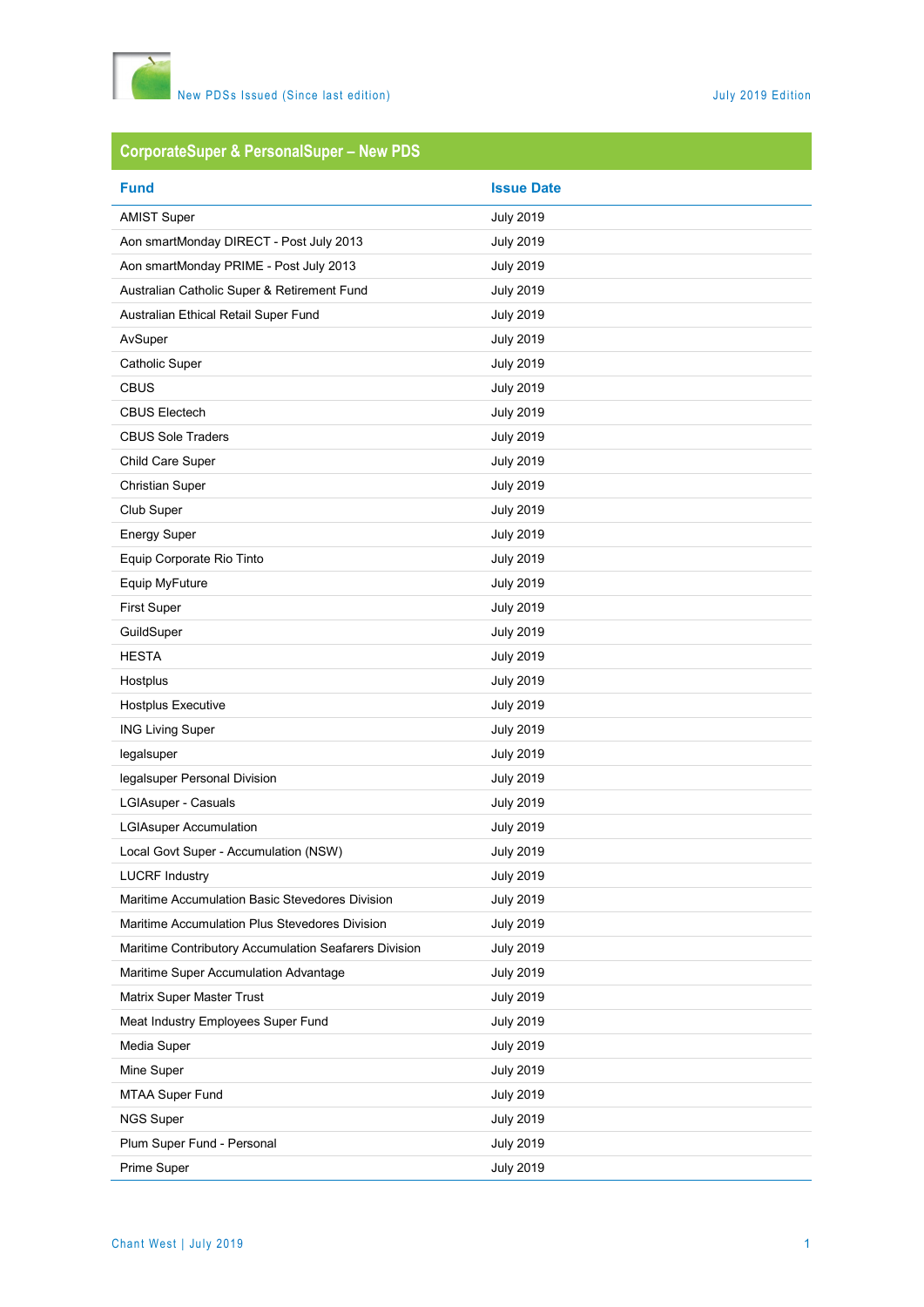

### **CorporateSuper & PersonalSuper – New PDS**

| <b>QSuper Accumulation Account</b>                  | <b>July 2019</b> |
|-----------------------------------------------------|------------------|
| <b>REI Super</b>                                    | <b>July 2019</b> |
| <b>Statewide Super</b>                              | <b>July 2019</b> |
| Sunsuper for life Business - Super-savings account  | <b>July 2019</b> |
| Sunsuper for life Corporate - Super savings account | <b>July 2019</b> |
| Sunsuper for life Super-savings account             | <b>July 2019</b> |
| Super SA - Triple S                                 | <b>July 2019</b> |
| Tasplan Protect 1                                   | <b>July 2019</b> |
| UniSuper Accumulation 1                             | <b>July 2019</b> |
| UniSuper Personal Account                           | <b>July 2019</b> |
| VicSuper FutureSaver                                | <b>July 2019</b> |
| Virgin Money Super                                  | June 2019        |
| Vision Super Personal Plan                          | <b>July 2019</b> |
| Vision Super Saver                                  | <b>July 2019</b> |
| WA Super - Super Solutions                          | <b>July 2019</b> |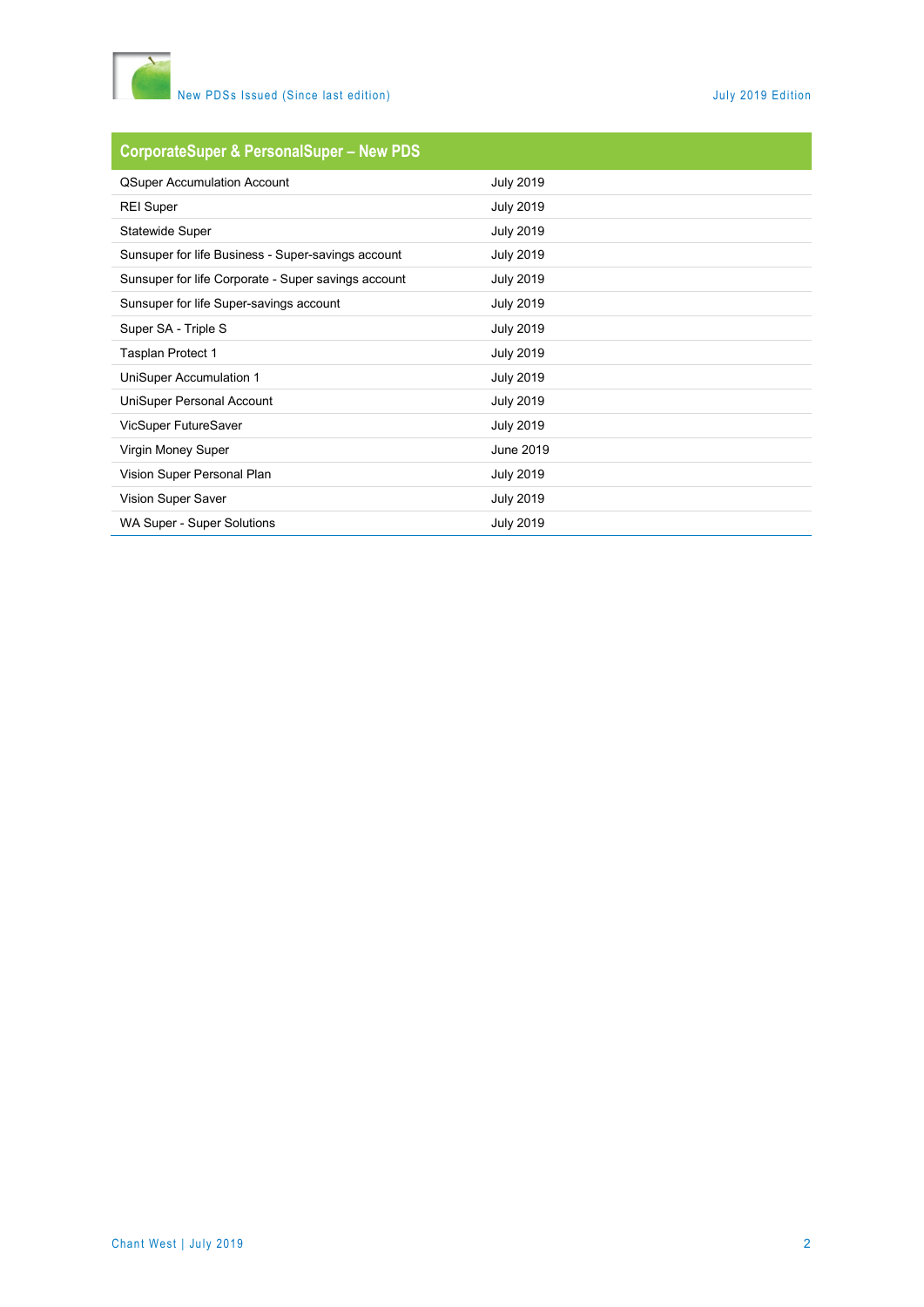

# **CorporateSuper & PersonalSuper – New Supplementary PDS**

| <b>Fund</b>                                  | <b>Issue Date</b>               |
|----------------------------------------------|---------------------------------|
| <b>AMP Generations Personal Super</b>        | January 2019 (Insurance Update) |
| AMP MyNorth - Super Guarantee                | July 2019 (Investments)         |
| <b>AMP MyNorth Super</b>                     | July 2019 (Investments)         |
| AMP North - Super Guarantee                  | July 2019 (Investments)         |
| AMP North Personal Super - Fee Rebate        | July 2019 (Investments)         |
| AMP North Personal Super Plan                | July 2019 (Investments)         |
| AMP Summit Super - Personal Plan             | July 2019 (Investments)         |
| Aon smartMonday DIRECT - Pre July 2013       | July 2019 (IBR)                 |
| Aon smartMonday PRIME - Pre July 2013        | July 2019 (IBR)                 |
| <b>BT Business Super</b>                     | July 2019 (Update)              |
| BT Lifetime Super - Employer Plan            | July 2019 (Update)              |
| <b>BT</b> Super                              | <b>July 2019 (Fees)</b>         |
| <b>BT Super For Life</b>                     | <b>July 2019 (Fees)</b>         |
| <b>BUSSQ MySuper</b>                         | <b>July 2019 (Fees)</b>         |
| <b>BUSSQ Premium Choice</b>                  | <b>July 2019 (Fees)</b>         |
| <b>ESSSuper Accumulation Fund</b>            | <b>July 2019 (Fees)</b>         |
| <b>IOOF Employer Super</b>                   | <b>July 2019 (Fees)</b>         |
| <b>IOOF Personal Super</b>                   | <b>July 2019 (Fees)</b>         |
| IOOF Pursuit Focus (Accelerated Protection)  | <b>July 2019 (Fees)</b>         |
| <b>IOOF Pursuit Focus Personal Super</b>     | <b>July 2019 (Fees)</b>         |
| IOOF Pursuit Select (Accelerated Protection) | <b>July 2019 (Fees)</b>         |
| <b>IOOF Pursuit Select Personal Super</b>    | <b>July 2019 (Fees)</b>         |
| ipac iAccess                                 | July 2019 (Investments)         |
| <b>MLC MasterKey Business Super</b>          | <b>July 2019 (Fees)</b>         |
| MLC MasterKey Personal Super                 | <b>July 2019 (Fees)</b>         |
| <b>MLC MasterKey Super</b>                   | <b>July 2019 (Fees)</b>         |
| MLC MasterKey Super Fundamentals             | <b>July 2019 (Fees)</b>         |
| PortfolioCare Elements Super                 | June 2019 (Investments)         |
| Suncorp Brighter Super for business          | <b>July 2019 (Fees)</b>         |
| Suncorp Brighter Super personal              | <b>July 2019 (Fees)</b>         |
| Suncorp Everyday Super                       | <b>July 2019 (Fees)</b>         |
| <b>TelstraSuper Casuals</b>                  | <b>July 2019 (Fees)</b>         |
| TelstraSuper Corporate Plus                  | <b>July 2019 (Fees)</b>         |
| <b>TelstraSuper Personal Plus</b>            | <b>July 2019 (Fees)</b>         |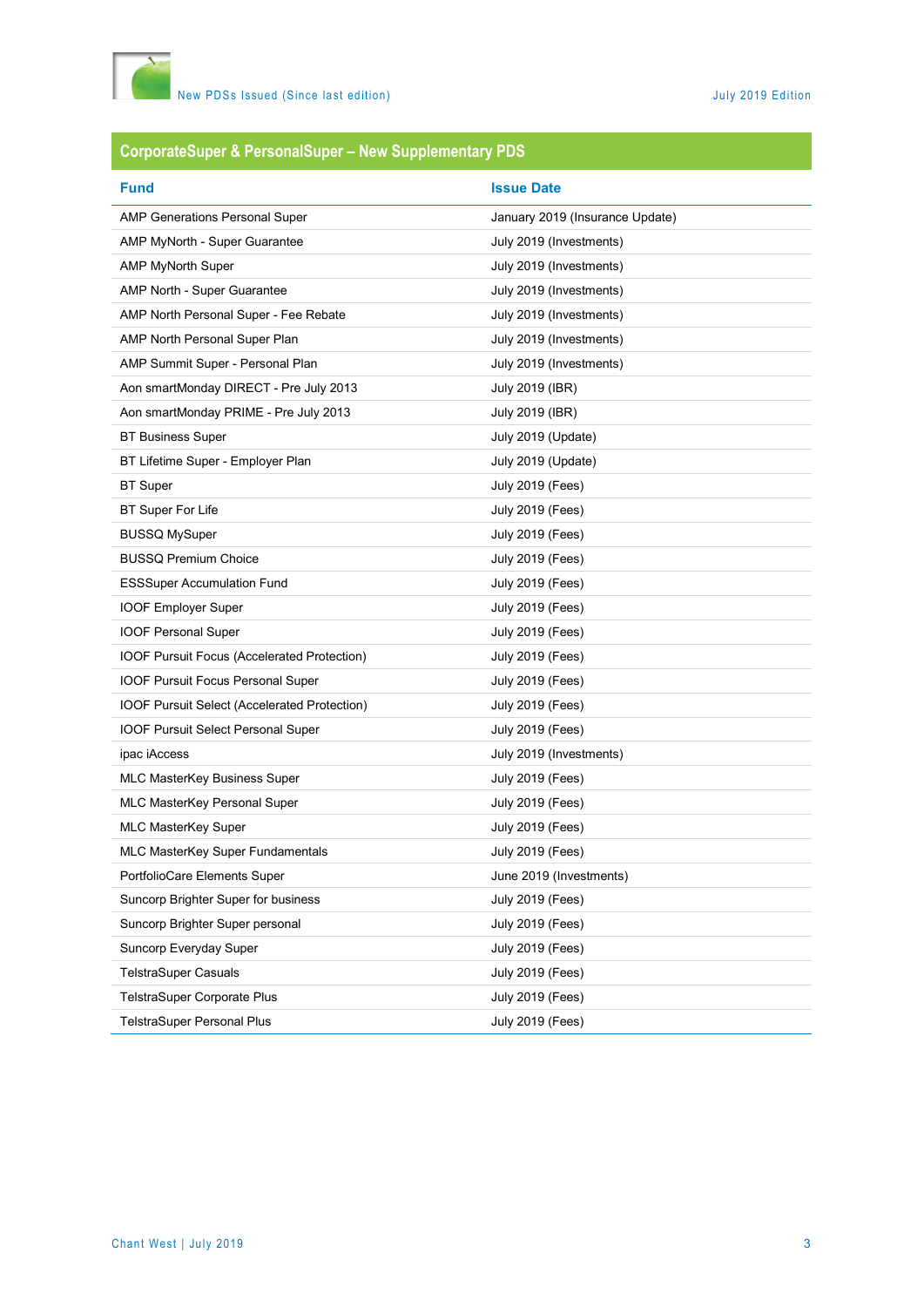

## **Pension Research – New PDS**

| <b>Fund</b>                                              | <b>Issue Date</b> |
|----------------------------------------------------------|-------------------|
| <b>AMIST Pension</b>                                     | <b>July 2019</b>  |
| Aon smartMonday PENSION - Post July 2013                 | <b>July 2019</b>  |
| Australian Catholic Super & Retirement Allocated Pension | <b>July 2019</b>  |
| Australian Ethical Retail Super Fund                     | <b>July 2019</b>  |
| AvSuper                                                  | <b>July 2019</b>  |
| <b>CBUS Super Income Stream</b>                          | <b>July 2019</b>  |
| Christian Super Allocated Pension                        | <b>July 2019</b>  |
| Club Income Stream                                       | <b>July 2019</b>  |
| Energy Super Income Streams                              | <b>July 2019</b>  |
| Equip MyPension                                          | <b>July 2019</b>  |
| <b>Equip Pensions</b>                                    | <b>July 2019</b>  |
| <b>First Super Pension</b>                               | <b>July 2019</b>  |
| GuildPension                                             | <b>July 2019</b>  |
| <b>HESTA Super Income Stream</b>                         | <b>July 2019</b>  |
| Hostplus Pension Plan                                    | <b>July 2019</b>  |
| <b>ING Living Super</b>                                  | <b>July 2019</b>  |
| legalsuper Pension                                       | <b>July 2019</b>  |
| <b>LGIAsuper Pension Accounts</b>                        | <b>July 2019</b>  |
| Local Govt Super - Account-Based Pension Plan (NSW)      | <b>July 2019</b>  |
| <b>LUCRF Pensions</b>                                    | <b>July 2019</b>  |
| Maritime Super Allocated Pension                         | <b>July 2019</b>  |
| Matrix Super Master Trust                                | <b>July 2019</b>  |
| Meat Industry Employees Super Fund Allocated Pension     | <b>July 2019</b>  |
| Mine Super Pension                                       | <b>July 2019</b>  |
| <b>MTAA Pensions</b>                                     | <b>July 2019</b>  |
| NGS Super Income account                                 | <b>July 2019</b>  |
| Plum Retirement Income                                   | <b>July 2019</b>  |
| QSuper Income Account                                    | <b>July 2019</b>  |
| Statewide Super Account Based Pension                    | <b>July 2019</b>  |
| Sunsuper for life - Income account                       | <b>July 2019</b>  |
| Super SA Income Stream                                   | <b>July 2019</b>  |
| <b>Tasplan Pension</b>                                   | <b>July 2019</b>  |
| VicSuper Flexible Income                                 | <b>July 2019</b>  |
| Vision Income Streams                                    | <b>July 2019</b>  |